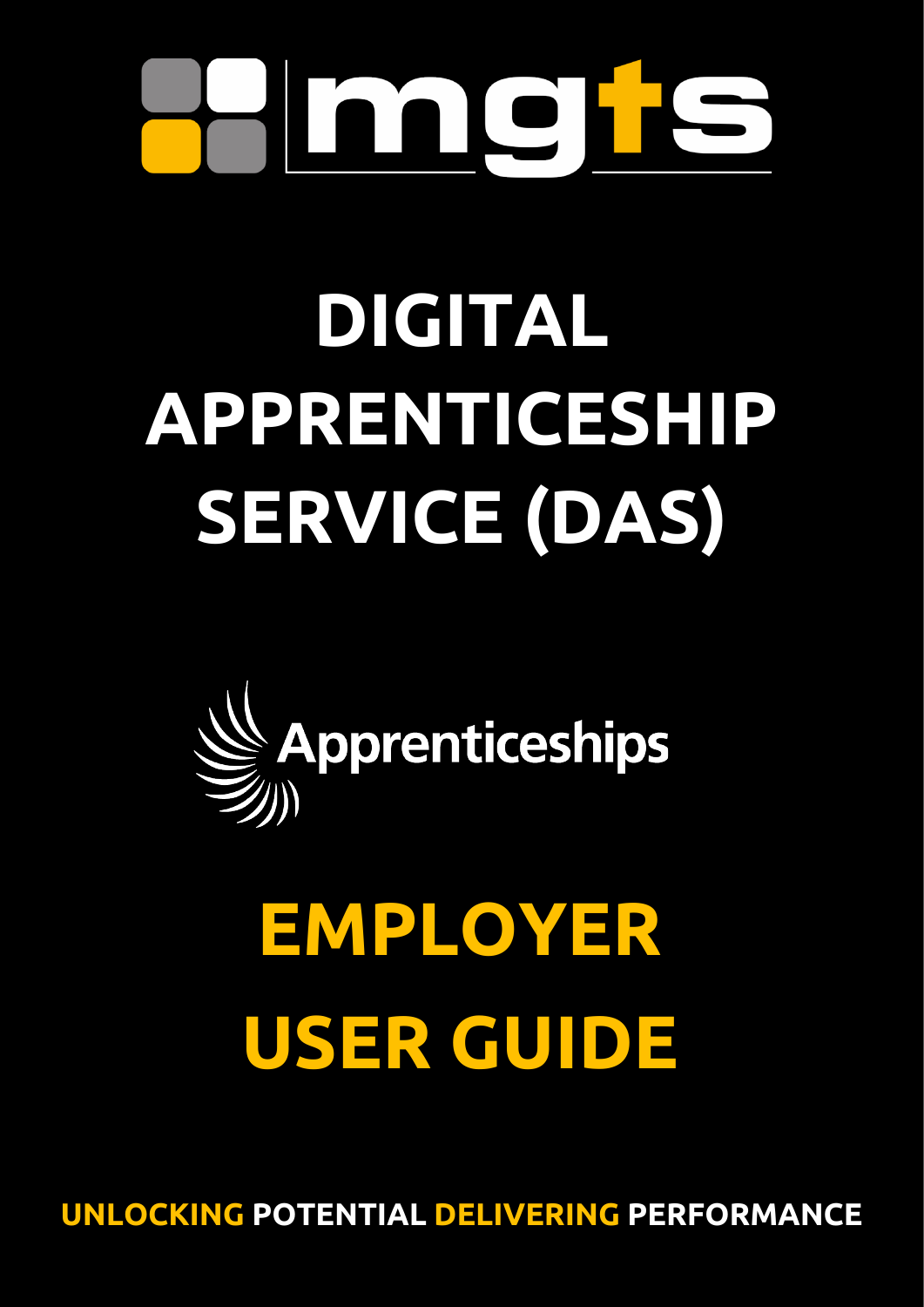# **CONTENTS**

| 1.  | Before setting up your apprenticeship service account       |
|-----|-------------------------------------------------------------|
| 2.  | Setting up multiple connected organisations in your account |
| 3.  | How funding works if you pay the apprenticeship levy        |
| 4.  | How funding works if you do not pay the apprenticeship levy |
| 5.  | Getting started                                             |
| 6.  | Your team                                                   |
| 7.  | Your organisations and agreements                           |
| 8.  | <b>PAYE Schemes</b>                                         |
| 9.  | Video Tutorials                                             |
| 10. | Additional support and information                          |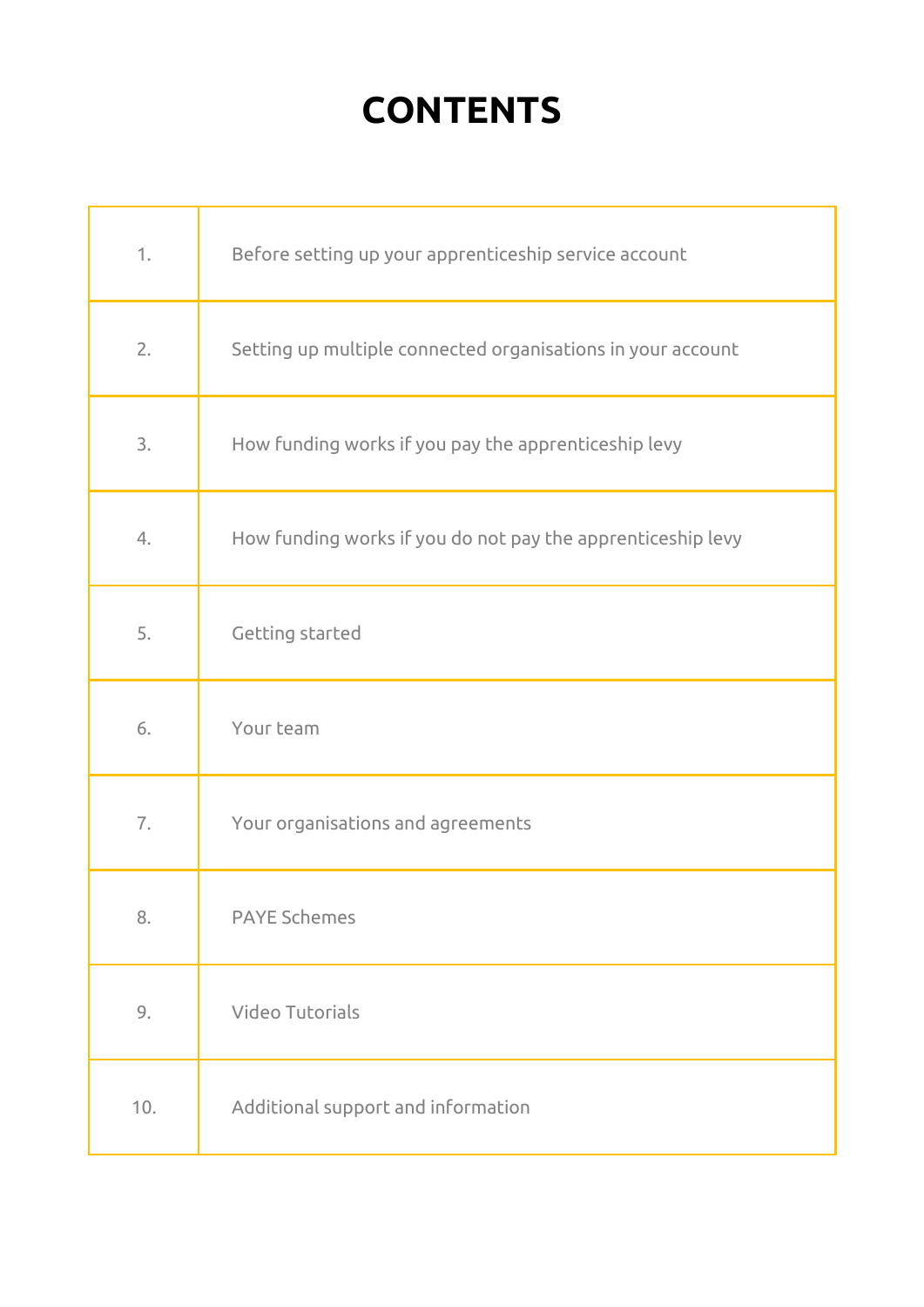## <span id="page-2-0"></span>**1. BEFORE SETTING UP YOUR APPRENTICESHIP SERVICE ACCOUNT**

You will need:

- **n** an email address you have access to
- **the Government Gateway login for your organisation (or you can use the** accounts office reference number and employer PAYE scheme reference number if your annual pay bill is less than £3 million)
- authority to add PAYE schemes to the account  $\mathcal{L}^{\text{max}}$
- authority to accept the employer agreement on behalf of your organisation **College**

# <span id="page-2-1"></span>**2. SETTING UP MULTIPLE CONNECTED ORGANISATIONS IN YOUR ACCOUNT**

You can add multiple connected organisations to the same account if you want to manage all your connected organisations in this way. You should register every organisation that will make an agreement with MGTS for apprenticeship training.

If you have set up your account with multiple connected organisations, your transfers allowance will be worked out as a total of all the organisations within that account.

You cannot use a single PAYE scheme across multiple connected organisations.

You cannot move funds between the accounts once they are set up.

### <span id="page-2-2"></span>**3. HOW FUNDING WORKS IF YOU PAY THE APPRENTICESHIP LEVY**

How much funding you will receive if you pay the apprenticeship levy?

The amount of funding entering your account each month is calculated by:

- the levy you declare to HMRC through the PAYE process  $\mathbf{m}$  .
- $\blacksquare$  multiplied by the proportion of your pay bill paid to your workforce who live in England
- **p** plus, a 10% government top-up on this amount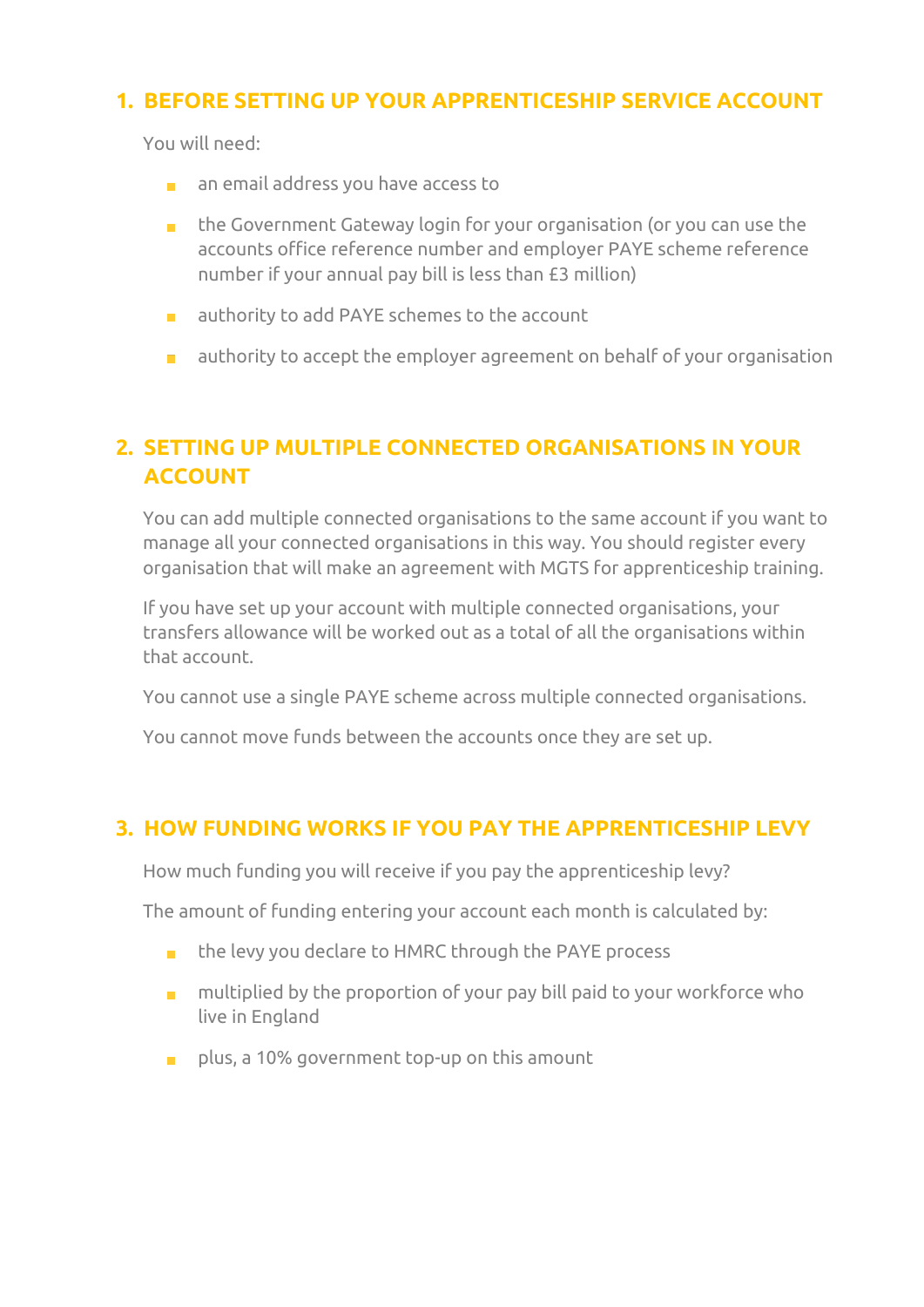# <span id="page-3-0"></span>**4. HOW FUNDING WORKS IF YOU DO NOT PAY THE APPRENTICESHIP LEVY**

Smaller employers, who do not pay the apprenticeship levy share the cost of training and assessing their apprentices with the government. This is called 'coinvestment'.

For new apprenticeships starting on or after 1 April 2019 you pay 5% towards the cost of apprenticeship training. The government will pay the rest (95%) up to the funding band maximum.

As a smaller employer, you can reserve funds in the 'finance' section of your apprenticeship service account. You can also give MGTS permission to reserve them on their behalf.

#### **When you can use reserved funds:**

The reserved funds are available to use from the month of the apprenticeship start date and the following 2 months. The reservation will expire at the end of the 3rd month if you do not use it. You could be eligible for extra funding depending on both you and your apprentice's circumstances.

# <span id="page-3-1"></span>**5. GETTING STARTED**

#### **SETTING UP YOUR DIGITAL APPRENTICESHIP SERVICE ACCOUNT**

#### **Step One**

Firstly, you will need to get your organisation set up on the Apprenticeship Service.

Go to [www.gov.uk/guidance/manage-apprenticeship-funds](file://///mgts.co.uk/data/Resources/Admin%20Admin/Angela%20Rowley/DAS%20User%20Guide/www.gov.uk/guidance/manage-apprenticeship-funds) and follow the onscreen instructions as it takes you through the account set up process. You will set yourself up as a user and will need your organisation details to create the company account. You will only need to do this for the first log on.

#### **Step Two**

Once the account is set up, you will come to the homepage where you can add, view and manage your apprentices. To add an apprentice, click on the 'apprentice' navigation and 'add an apprentice'.

#### **Step Three**

Before you can add an apprentice, choose your organisation as the workplace of the apprentice and on the next screen input the details for the UKPRN - for MGTS this is 10004355.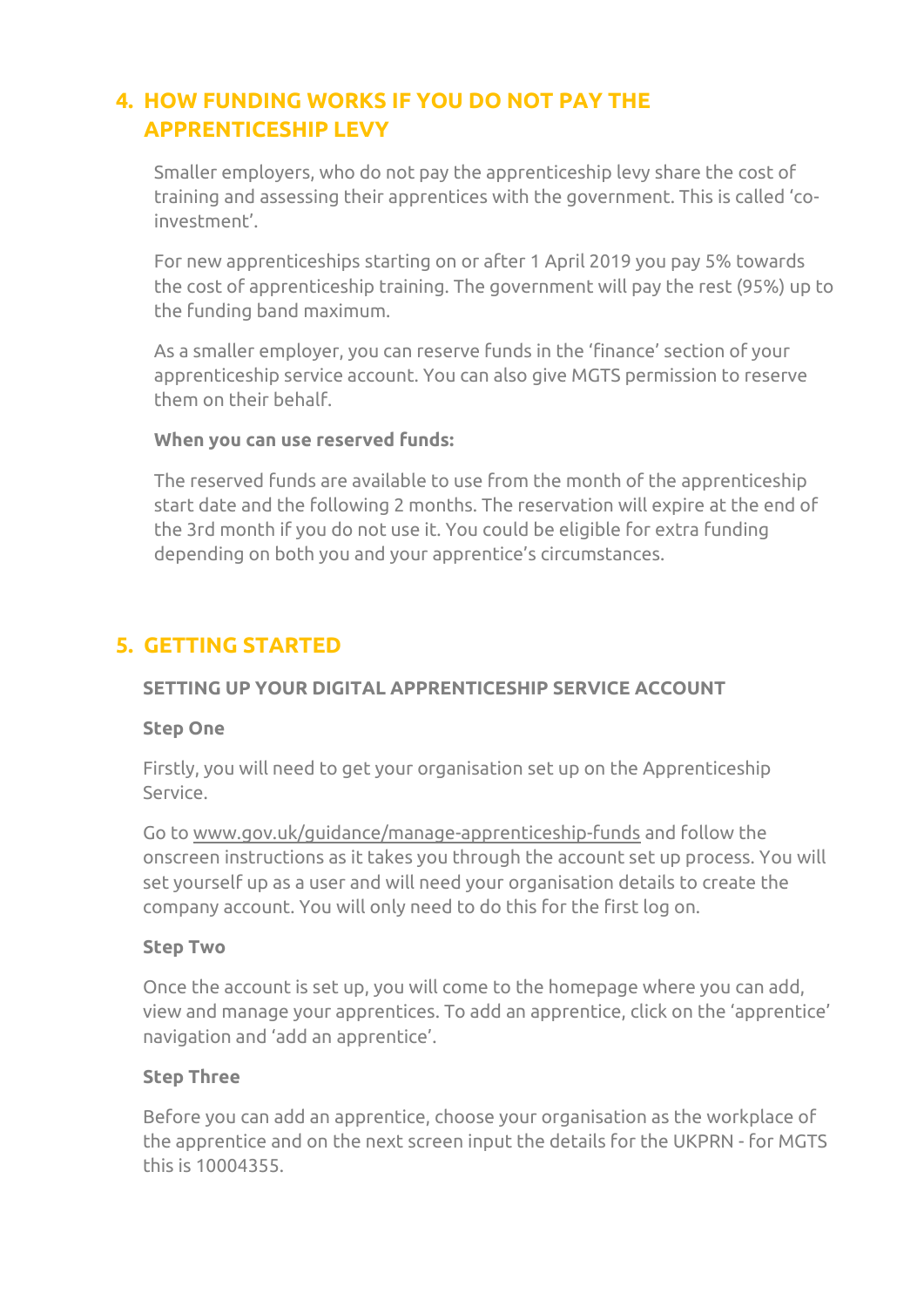The next page will confirm MGTS as the named training provider for the apprenticeship. To make things easier, let us add the apprentices for your approval. If you want us to upload the details of your Apprentices, then simply select the option highlighted 'I would like my provider to add apprentices" and click continue. You will then be taken to a page that allows you to send a message to them directly.

#### **Step Four**

You can now start adding apprentices to your DAS account. If you are not a levy paying employer, you would need to reserve the funding at this stage. You are required to reserved funds from the month of the apprenticeship start date.

On the review page click 'add an apprentice' and complete the personal details for the apprentice:

full name, date of birth, apprenticeship course, planned start date/end date (month/year) and cost of the apprenticeship - excluding VAT.

After completing the details, save and continue. You will then be asked to send the submitted information to MGTS for the newly added apprentice.

#### **Step Five**

Next, you will receive confirmation that the cohort has been sent to us and this will show as pending.

Once we have checked and sent back the cohort to you, you will need to review the cohort details again, and check that everything is correct before continuing to approval.

It is important to check the details before approving. If there are any issues you have the option to send the details back to us to amend.

#### **Step Six**

Once approved, you have now declared the apprentice's details as correct and MGTS will be paid the funds from your DAS account on or around the 18th of each month.

# <span id="page-4-0"></span>**6. YOUR TEAM**

This section allows you to set up new users and control what they can do on your account. There are currently three options available when setting up a new user, so you will need to think about which staff members will need to perform specific roles in relation to the account. You can enable your team to:

**View information (but not make changes)**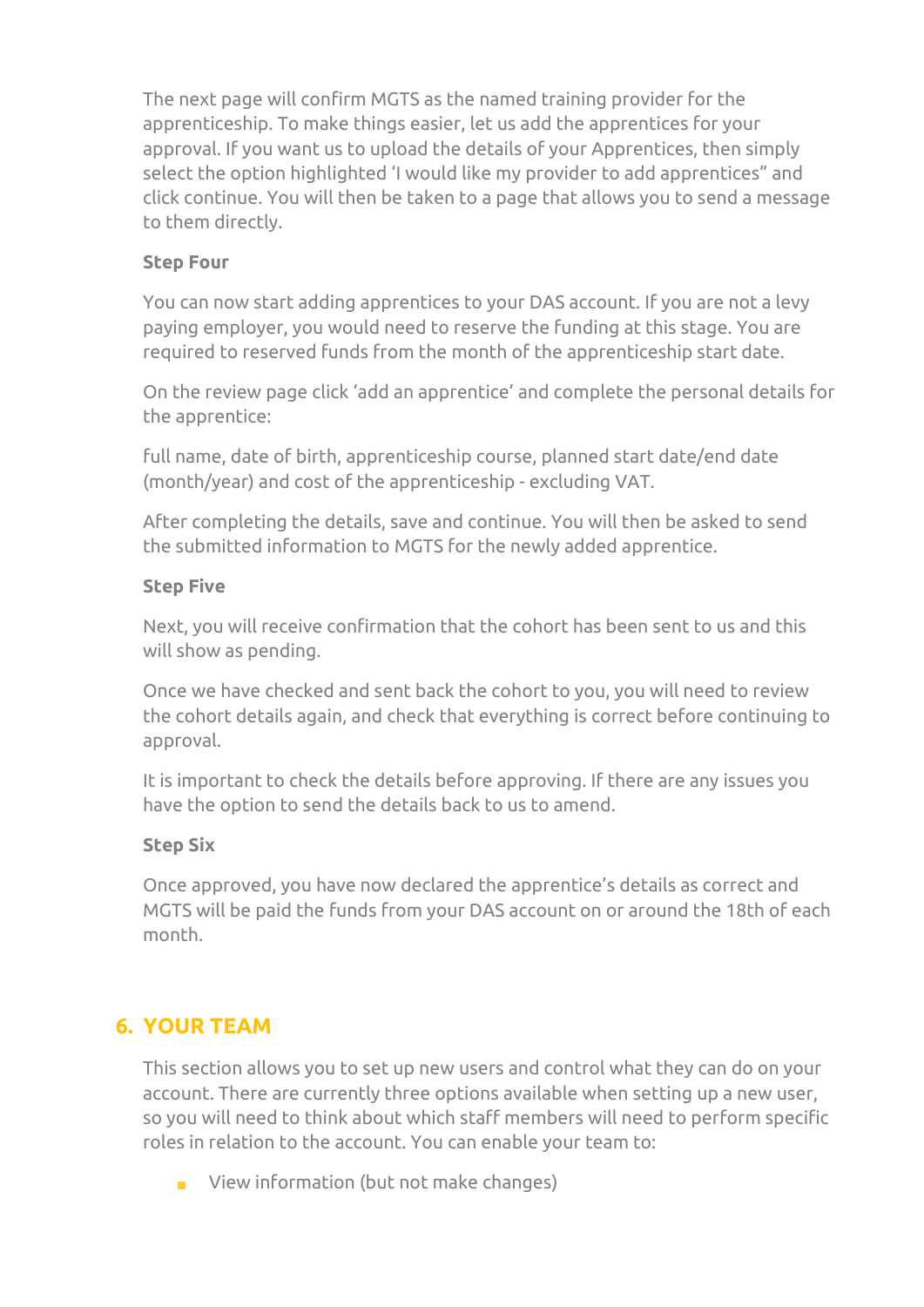- View information and add apprentices  $\mathbf{r}$
- Accept agreements, view information, and manage PAYE schemes,  $\mathbf{r}$ organisations, apprentices and team members

# <span id="page-5-0"></span>**7. YOUR ORGANISATIONS AND AGREEMENTS**

All employers will need to sign an agreement with the ESFA to enable them to use the funds in their Apprenticeship Service account to pay for apprenticeship training. In this section, you will be able to sign this agreement although you will need to establish who has the authority within your organisation to do so.

Once your agreement has been digitally signed, you can go on to add connected organisations (if you are part of a group of connected companies).

#### <span id="page-5-1"></span>**8. PAYE SCHEMES**

Here, you can add and manage your PAYE schemes for your organisation and any connected companies. You can also add in information on the percentage of your workforce that operates within England, details of which will be provided by HMRC based on the data in your payroll submissions.

**The Apprenticeship Service only supports the English Apprenticeship system,** and you will only be able to claim Levy funds and the government's 10% top up on your English workforce. If you think there are any issues with your English percentage, check your payroll data to make sure your employees' address information is correct.

### <span id="page-5-2"></span>**9. VIDEO TUTORIALS**

The Education and Skills Funding Agency (ESFA) have created [video tutorials](https://www.google.com/search?q=Guide+to+set+up+digital+apprenticeship+service&rlz=1C1GGRV_enGB751GB755&oq=Guide+to+set+up+digital+apprenticeship+service&aqs=chrome..69i57j33i160l2j33i22i29i30.10315j0j15&sourceid=chrome&ie=UTF-8#kpvalbx=_LvqNYvjgArSp8gLCho74Bg13) to guide you through setting up and navigating the Digital Apprenticeship Service (DAS) account.